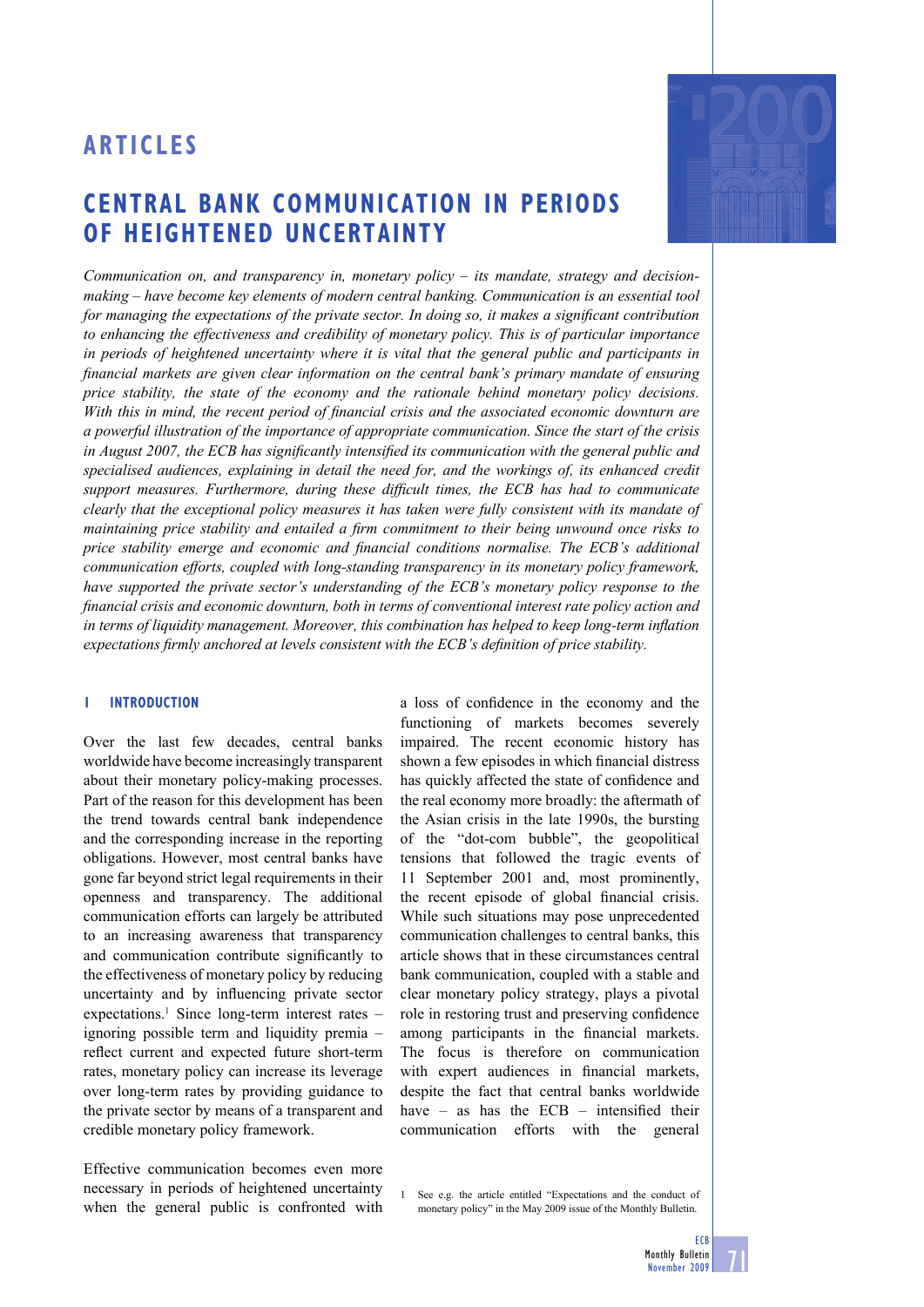public as well, in particular since the start of the financial crisis in August 2007. Section 2 discusses the role of central bank communication in periods of heightened uncertainty from a conceptual perspective. Section 3 reviews the ECB's key external communications during the recent financial crisis. Section 4 offers some selected empirical evidence on the impact of ECB communications on the financial markets during this period, and Section 5 summarises the article and draws conclusions.

# **2 THE ROLE OF CENTRAL BANK COMMUNICATION IN PERIODS OF STRESS**

In normal times, central banks utilise a variety of communication channels to familiarise the public, and in particular financial market participants and media representatives, with the way they think and operate. Most central banks carefully explain their mandate and the strategy with which they intend to achieve their policy objective. Being clear on its objectives and how it will pursue them helps a central bank to ensure that monetary policy and its systematic response to economic shocks is better understood by the private sector. Together with the frequent disclosure of the central bank's views on the state of the economy and how it is likely to develop, and the assessment of the monetary policy stance, transparency in the monetary policy strategy is instrumental in fostering credibility and in increasing the predictability of monetary policy actions.<sup>2</sup> As a consequence, transparency and effective communication can help to align market expectations with the views of the central bank and can facilitate the central bank's task of maintaining price stability.

The capacity of central bank communication to serve as a focal point for private expectations can become particularly valuable in the event of major shocks and market disruptions. In periods of stress when uncertainty about the economic outlook rises and markets may become disorientated, effective central bank communication is particularly important for a realignment of expectations regarding the future course of monetary policy and for conveying a sense of direction. For example, empirical evidence shows that additional information supplied by the central bank appears to help participants in financial markets primarily in times of considerable uncertainty, i.e. when there is a high degree of noise surrounding information held by market participants.<sup>3</sup> One of the reasons behind the recently increased interest in central bank assessments and communication on the part of market participants is the sharp increase in uncertainty and the abrupt drop in confidence that financial markets have experienced since the start of the financial crisis in August 2007. Uncertainty about the solvency and the health of financial institutions not only brought interbank trading to a virtual halt in the midst of the crisis in autumn 2008, but also seems to have led to a widespread increase in the value attached to information released by the central bank (see the box below).

<sup>2</sup> See e.g. T. Blattner, M. Catenaro, M. Ehrmann, R. Strauch and J. Turunen, "The predictability of monetary policy", *Occasional Paper Series,* No 83, ECB, March 2008, and A. S. Blinder, M. Ehrmann, M. Fratzscher, J. De Haan and D. Jansen, "Central bank communication and monetary policy: A survey of theory and evidence", *Journal of Economic Literature*, 46(4), 2008, pp. 910-945.

<sup>3</sup> See M. Ehrmann and M. Fratzscher, "Social value of public information: testing the limits to transparency", *Working Paper Series*, No 821, ECB, October 2007.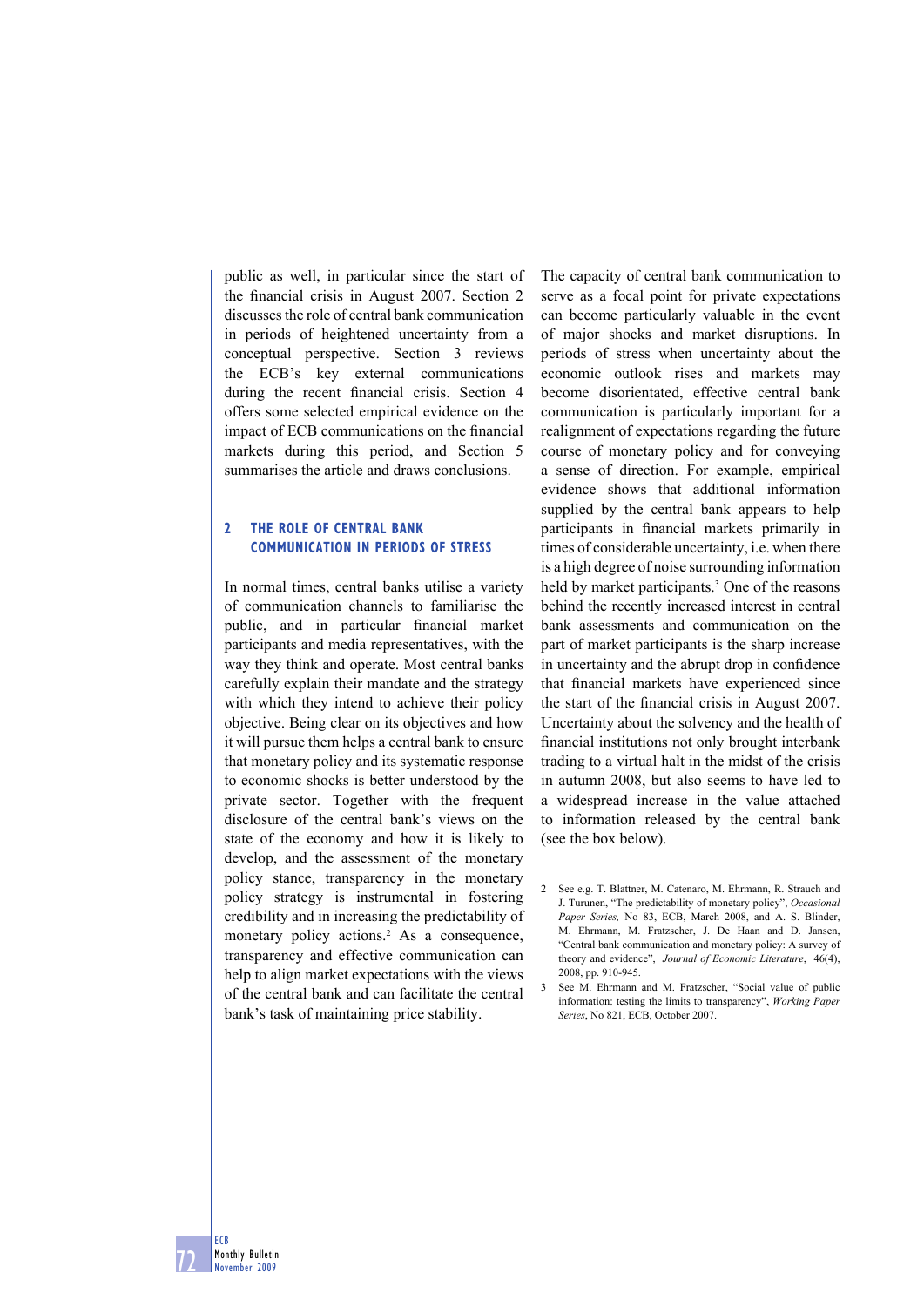**Central bank communication in periods of heightened uncertainty**

#### **FINANCIAL MARKET RESPONSE TO THE ECB'S COMMUNICATION DURING THE FINANCIAL CRISIS**

The financial turmoil is a telling illustration of the increasing value that market participants may attach to the coordinating role of central bank communication in periods of heightened uncertainty. To demonstrate this, the chart compares the differences in financial markets' responses to the ECB's press conferences before and after the start of the financial turmoil in August  $2007$ .<sup>1</sup> To this end, the absolute average daily changes in three-month EURIBOR futures were calculated for the two years preceding the financial crisis and for the two years since the eruption of the crisis in August 2007. Using the absolute daily change implies that the aim is only to quantify the difference in the magnitude of the response to communication, and not its desired impact. The absolute daily change is calculated as the difference between the closing values of two consecutive days.<sup>2</sup>

**Box**



**Difference between the average absolute daily changes in three-month EURIBOR futures before and after the start of the crisis**

(percentage points)

Sources: Reuters and ECB calculations. Note: Difference between the mean absolute daily return in the periods from August 2005 to July 2007 and from August 2007 to July 2009

The absolute daily change approximates, to a certain extent, the volatility of financial markets. To distinguish between a general increase in the movements of financial markets since the advent of the crisis and an increase in market movements related to the ECB's press conference, the changes were calculated for the days on which an interest rate-setting meeting of the Governing Council was held, then for all other Thursdays to control for weekday effects, and thereafter for all days.

Three interesting findings emerge from the analysis presented in the chart. First, financial market movements after the start of the crisis in August 2007 have generally been more pronounced than before. This can be seen from the fact that the bars referring to "all days" are in positive territory. Second, the size of the response of three-month EURIBOR futures to the ECB's monthly press conference has risen considerably more markedly than the general increase in market volatility since August 2007, which can be seen in the height of the bars indicating "days with Governing Council meetings".3 This is particularly true for maturities over the three-month horizon

<sup>1</sup> For a more detailed discussion of the impact of the ECB's press conference on financial markets, see M. Ehrmann and M. Fratzscher, "Explaining monetary policy in press conferences", *International Journal of Central Banking*, 5, 2009, pp. 41-84.

<sup>2</sup> As the analysis is not based on intraday data, the results may contain financial market pricing responses to news not related to the ECB's press conference. In total, there were 59 other euro area-related statistical reports that were released on Governing Council meeting days in the period under review. For 49 of them, a Bloomberg survey capturing the mean expected value was available. It is possible to use this to measure the surprise component of each of these releases. Based on this measure of expectations, markets were surprised on four occasions during this period. However, a look at the intraday volatility on these days shows that no extraordinary trading activity surrounded these releases.

<sup>3</sup> To some extent, the noticeable response of markets to the Governing Council meetings at which interest rates are set may also be related to the simultaneous announcement of non-standard policy measures, such as supplementary longer-term refinancing operations or the purchases of covered bonds. See Section 4 of this article for a more detailed analysis of the financial market response to the ECB's communication on selected non-standard policy measures.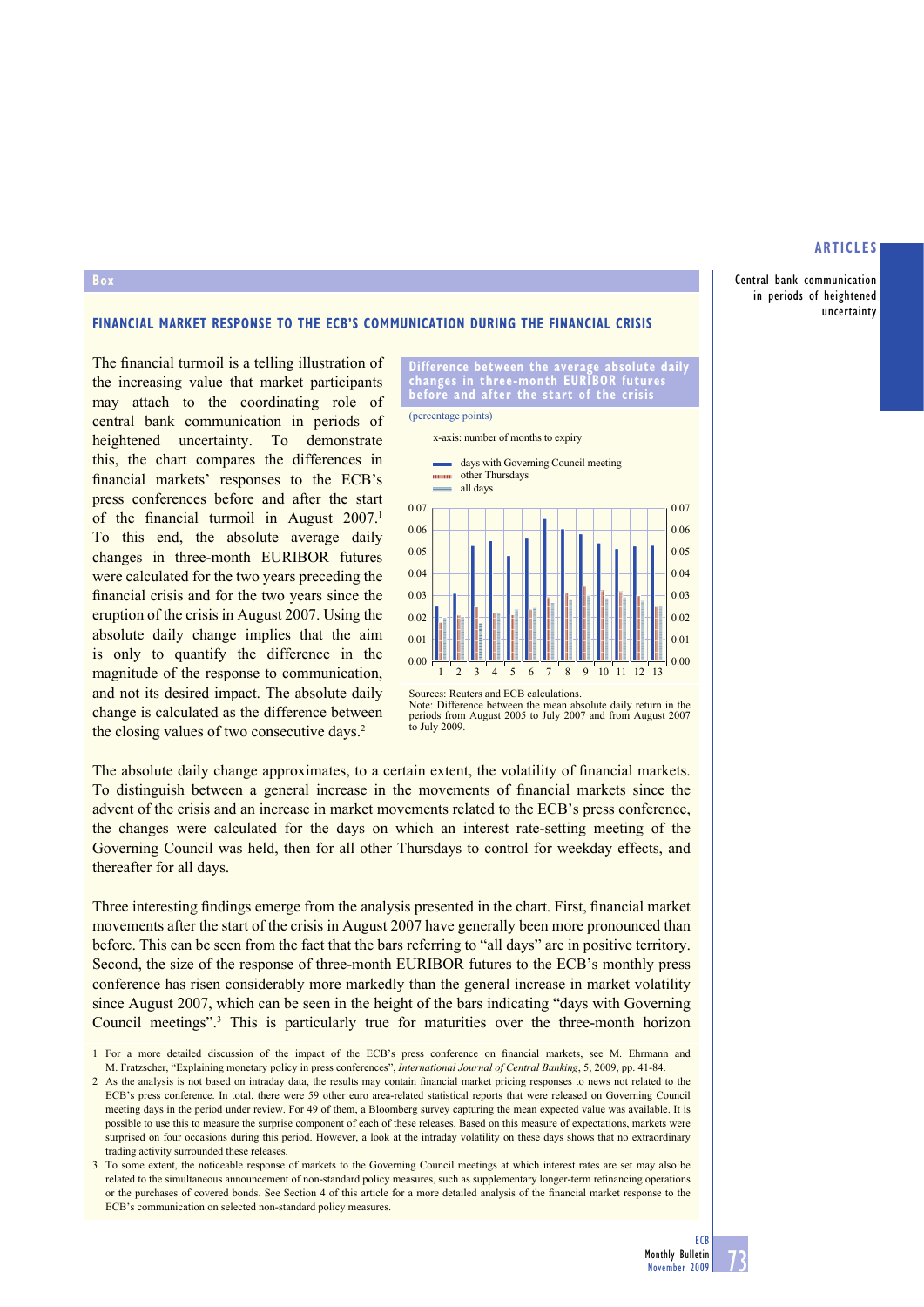where uncertainty is generally highest. The large difference in the financial market response to the ECB's press conference before and after the start of the crisis suggests that markets have assigned more weight than before to the Governing Council's view on the economic outlook and risk assessment in the period after the onset of the financial turmoil. Moreover, the large market movements on Governing Council meeting days indicate that participants in financial markets have indeed received considerable amounts of relevant information from the central bank during this period. Finally, this difference in the financial market response is lowest for the EURIBOR futures that are closest to expiry (i.e. will expire in one or two months). These futures are usually prone to changes when markets are uncertain about the next interest rate decisions. However, the fact that markets have reacted to the ECB's announcements in a relatively similar manner before and after the start of the crisis in these segments suggests that the high degree of predictability in the ECB's interest rate decisions has remained virtually unchanged during the crisis.4

4 This result is confirmed when comparing the average surprise element as calculated from the difference between the Reuters poll and the actual decision for the two-year period before and after the onset of the financial crisis. The difference is marginal and accounts for 0.0184 basis points. See also the article entitled "The predictability of the ECB's monetary policy" in the January 2006 issue of the Monthly Bulletin.

Timely and precise central bank communication is crucial in these circumstances. In the same way that market participants have to, policy-makers need to conduct their analyses and communicate their reasoning and intentions under highly uncertain conditions in which historical regularities may not hold and increased volatility may cloud the information coming from the markets. The central bank has to emphasise the considerable degree of uncertainty that surrounds its own assessment of the economic outlook in such testing circumstances. It is essential that the institution recognises the limitations of its analytical tools in these periods so as to avoid creating markets' over-reliance on its assessment of the direction of the economy. At the same time, given that financial markets react almost in real time to central bank announcements, policy-makers have to make a careful choice as to the type and scope of information they wish to convey to market participants.4

There are two key aspects to communication under such circumstances. The first relates to the central bank's own intentions. Periods of high stress and uncertainty may require exceptional policy responses that need to be communicated and explained to market participants in a timely and coherent manner. In the absence of such

communications, markets may be unclear about the rationale underlying exceptional policy actions. In an economic environment characterised by a large degree of uncertainty, the central bank should not add another layer of uncertainty by introducing potential ambiguity in the monetary policy measures it implements in response to the extraordinary economic developments. Therefore, in difficult times the central bank needs to be very clear and convincing in the way it explains the need for, and the workings of, exceptional policy measures. This is in contrast to normal times, when consistent behaviour on the part of the central bank over time is key to maintaining a high degree of credibility. In periods of uncertainty, credibility

4 Morris and Shin, as well as Amato et al., argue that central bank communication can also be welfare-reducing when market participants assign too much weight to public information to the detriment of private information. In particular, noisy or premature information can lead markets away from fundamentals and towards an inferior equilibrium. (See S. Morris and H.S. Shin, "Social Value of Public Information", *American Economic Review*, 92(5), 2002, pp. 1521-1534, and J.D. Amato, S. Morris, and H.S. Shin, "Communication and Monetary Policy", *Oxford Review of Economic Policy*, 18(4), 2002, pp. 495-503). However, taking the same model as Morris and Shin, Svensson argues that central bank transparency is almost always beneficial because the signal-to-noise ratio of central bank information is bound to be relatively high (see L.E.O. Svensson, "Social Value of Public Information: Morris and Shin (2002) Is Actually Pro Transparency, Not Con", *American Economic Review*, 96(1), 2006, pp. 448-451).

**74 ECB Monthly Bulletin November 2009**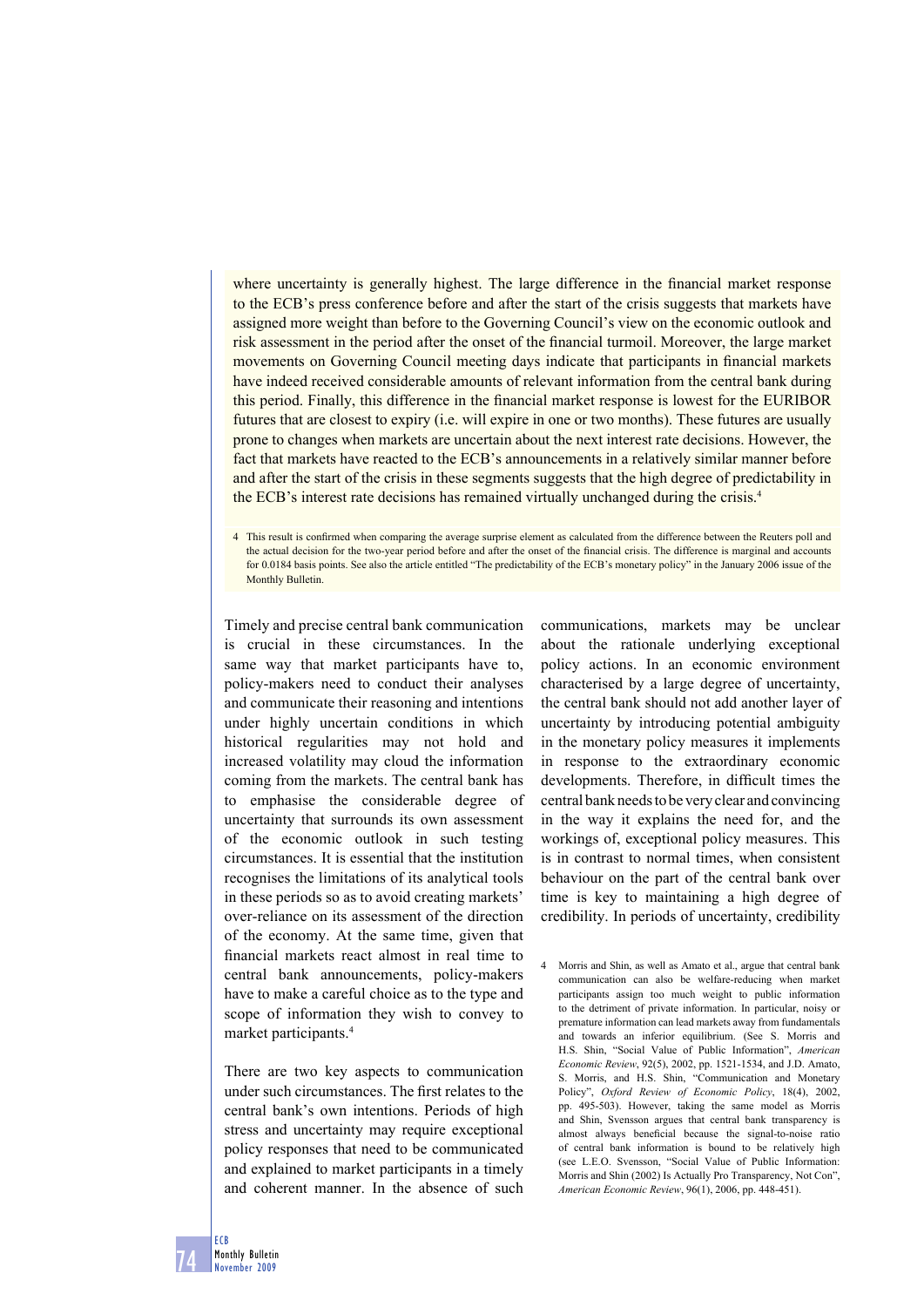**Central bank communication in periods of heightened uncertainty**

also depends on the way policy-makers explain the rationale underlying their bold policy actions. Clarity in the central bank's intentions and objectives provides a first anchor of stability and an important sense of direction for economic agents. This is particularly true for periods of heightened uncertainty.

The second aspect of key importance in difficult times is the unequivocal reiteration by the central bank of both its commitment to the primary objective of maintaining price stability over the medium term and its determination to unwind exceptional policy measures once conditions return to normal. There are a number of reasons why communication of the central bank's unwavering adherence to its medium-term objective is of particular importance in times when market expectations concerning the future course of monetary policy might become disorientated. One of them is that volatile expectations may be an independent source of macroeconomic instability. In the event that medium-term inflation expectations become "de-anchored" from the central bank's objective as a result of a major adverse shock, inflationary or deflationary risks are likely to increase. For example, an expected increase in the general level of prices tomorrow can exert upward pressure on prices today through a variety of channels, including higher wage claims or the revaluation of asset prices. Once inflationary expectations become entrenched in agents' perceptions, they can become self-reinforcing until some event or policy action succeeds in breaking the impasse. In fact, empirical evidence suggests that the "Great Inflation" in the United States during the 1970s occurred primarily because an accommodative monetary policy led to self-fulfilling increases in expected inflation.<sup>5</sup> In a similar vein, well-anchored medium to long-term inflation expectations become crucial in the face of persistent downside risks to price stability, especially with short-term nominal interest rates at very low levels. There is already a large body of research highlighting the effectiveness of an open and credible commitment

to the price stability objective in preventing a self-reinforcing deflationary spiral.<sup>6</sup>

Therefore, the communication of the central bank's commitment to achieving its price-stability objective becomes a powerful instrument to prevent private sector expectations from diverging from that objective in periods of high uncertainty. In particular, the announcement of a precise numerical target or a quantitative definition of the central bank's price-stability objective provides a focal point for the general public's long-term inflation expectations and helps economic agents to form their expectations more efficiently and accurately than they could in the absence of such a quantified objective. In this way, a credible quantitative objective ensures predictability even in times when markets are characterised by increased volatility and nervousness, and can serve as an anchor of stability in periods of disorientation and stress. In fact, there is compelling empirical evidence which demonstrates that announcing a precise quantitative objective reduces the degree to which inflation persists, lowers the responsiveness of expectations to other macroeconomic news and helps to anchor them at levels consistent with the central bank's objective.7

- 6 See e.g. G.B. Eggertsson and M. Woodford, "The zero bound on interest rates and optimal monetary policy", *Brookings Papers on Economic Activity*, Vol. 34, Issue 1, 2003, pp.139-235, and K. Adam, and R. Billi, "Discretionary monetary policy and the zero lower bound on nominal interest rates", *Journal of Monetary Economics*, Vol. 54, Issue 3, 2007, pp. 728-752.
- 7 A.T. Levin, F.M. Natalucci and J.M. Piger, "Explicit inflation objectives and macroeconomic outcomes", *Working Paper Series*, No 383, ECB, August 2004. See also D. Johnson, "The effect of inflation targeting on the behaviour of expected inflation: evidence from an 11 country panel", *Journal of Monetary Economics,* Vol. 49, Issue 8, November 2002, pp. 1521-1538, and L. Benati, "Investigating inflation persistence across monetary regimes", *Quarterly Journal of Economics*, 123:3, August 2008, pp. 1005-1060.

<sup>5</sup> See e.g. S. Leduc, K. Sill and T. Stark, "Self-fulfilling expectations and the inflation of the 1970s: Evidence from the Livingston Survey", *Journal of Monetary Economics*, Vol. 54, Issue 2, 2007, pp. 433-459.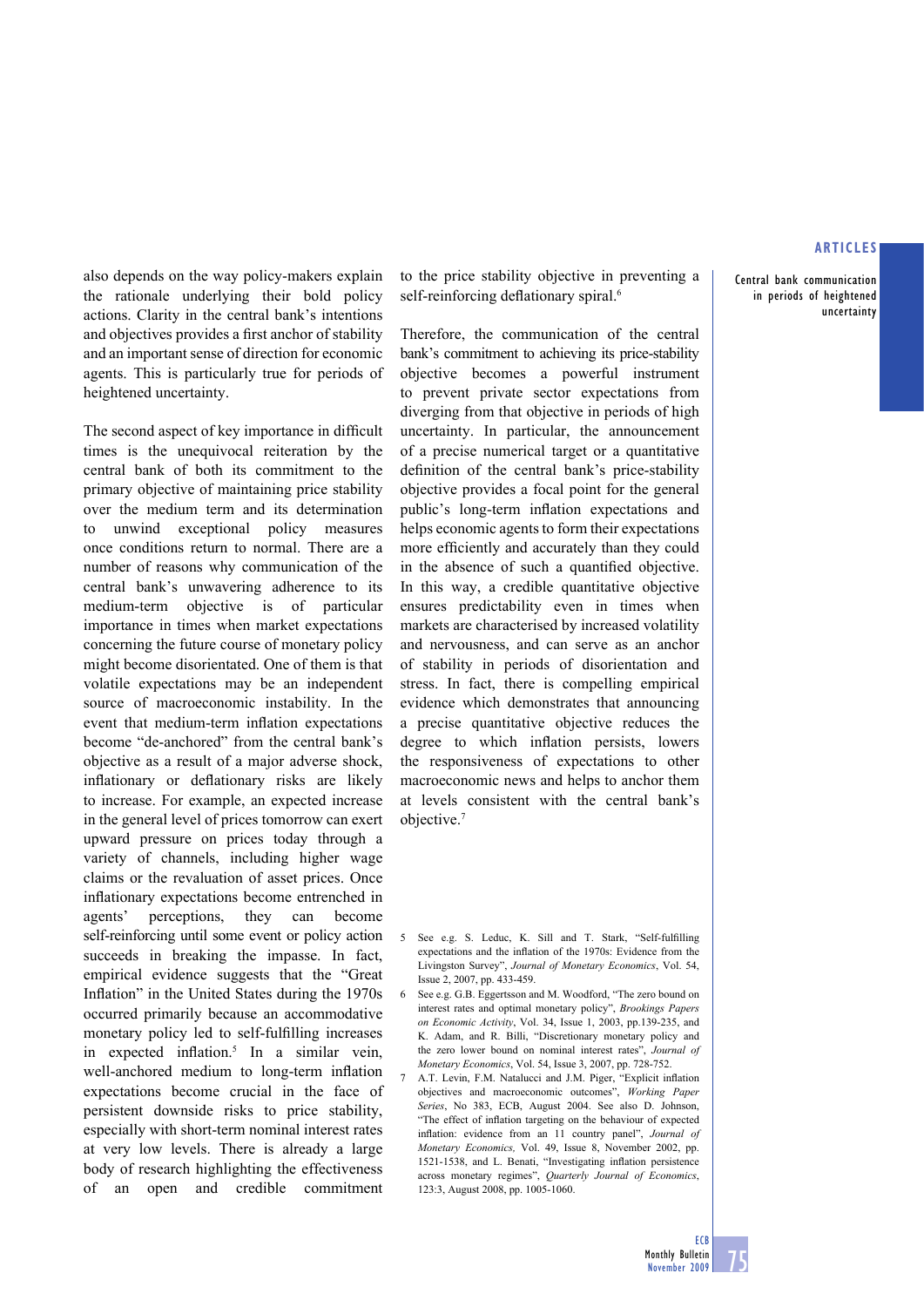## **3 THE ECB'S COMMUNICATION SINCE THE ONSET OF FINANCIAL TURMOIL**

The profound changes in the economic and financial environment experienced over the past two years have called for determined policy responses supported by timely and well-crafted communication. In close cooperation with the NCBs of the Eurosystem, the ECB has intensified its communication with specialised audiences and the public at large with a view to supporting the effectiveness and efficiency of monetary policy in times of heightened uncertainty.

The ECB's long-standing transparency with regard to its monetary policy framework has been helpful in structuring the external communication during the crisis. In particular, communication concerning the assessment of risks to price stability under the two pillars of the monetary policy strategy has been more useful than ever in keeping inflation expectations firmly anchored<sup>8</sup> and in providing an in-depth explanation of policy decisions. The economic analysis has been instrumental in communicating the swift reversal in the inflationary trend for the euro area amid heightened uncertainty regarding the outlook for economic growth as a result of the intensification of the financial turmoil and its spillover to the real economy. The monetary analysis has helped to maintain a medium-term perspective. It has also helped to improve the understanding of and explain developments in monetary aggregates, banks' balance sheets, asset prices and credit flows, all of which have been of crucial interest, given the financial origin of the economic downturn.<sup>9</sup>

# **COMMUNICATION ON STANDARD AND NON-STANDARD POLICY MEASURES**

The implementation of non-standard measures in response to the tensions in financial markets brought new communication challenges. Normally, communication on the Eurosystem's open market operations is mainly addressed to technical and specialised audiences. When the financial turmoil erupted in the summer of 2007 and the ECB reacted decisively to the strains in money markets by conducting a series

of additional refinancing operations, there was a clear need to inform the general public and, in particular, financial market participants about the exceptional operations in a more systematic and comprehensive way. To this end, the ECB's website was continually updated and enhanced, and a host of other communication channels were employed to make sure that the measures taken by the Eurosystem to contain the macroeconomic effects of the crisis were well understood. In particular, at a time when upward risks to price stability were still prevailing in the euro area, it was important to convey that the measures taken to alleviate the strains in money markets did not imply an easing of the policy stance and were fully consistent with the pursuit of price stability. These communication tools included frequent mass media interviews and speeches by members of the Governing Council, as well as frequent announcements of monetary policy operations in real time. An increase in the number of visits to the relevant pages of the ECB's website indicated that the demand for information on these topics was indeed increasing at a rapid pace.

Since the intensification of the financial crisis in September 2008, and in a context of a rapid moderation of inflationary pressures, the rate on the main refinancing operations was lowered by 325 basis points. In parallel, the ECB entered into a non-standard policy mode. These measures were taken to enhance the flow of credit above and beyond what could be achieved through policy interest rate reductions alone. To facilitate communication, the ECB defined the range of non-standard measures taken as its "enhanced credit support" approach.<sup>10</sup> This approach comprises five main building blocks: (i) a fixed rate tender procedure with full allotment against collateral for all main refinancing operations and longer-term refinancing operations since October 2008;

<sup>8</sup> See the box entitled "Results of the ECB Survey of Professional Forecasters for the fourth quarter of 2009" in this issue of the Monthly Bulletin.

<sup>9</sup> See the article entitled "Monetary analysis in an environment of financial turmoil" in this issue of the Monthly Bulletin.

<sup>10</sup> See, in particular, the speeches by the President of the ECB on 13 July 2009 in Munich, on 22 August 2009 in Jackson Hole and on 4 September 2009 in Frankfurt.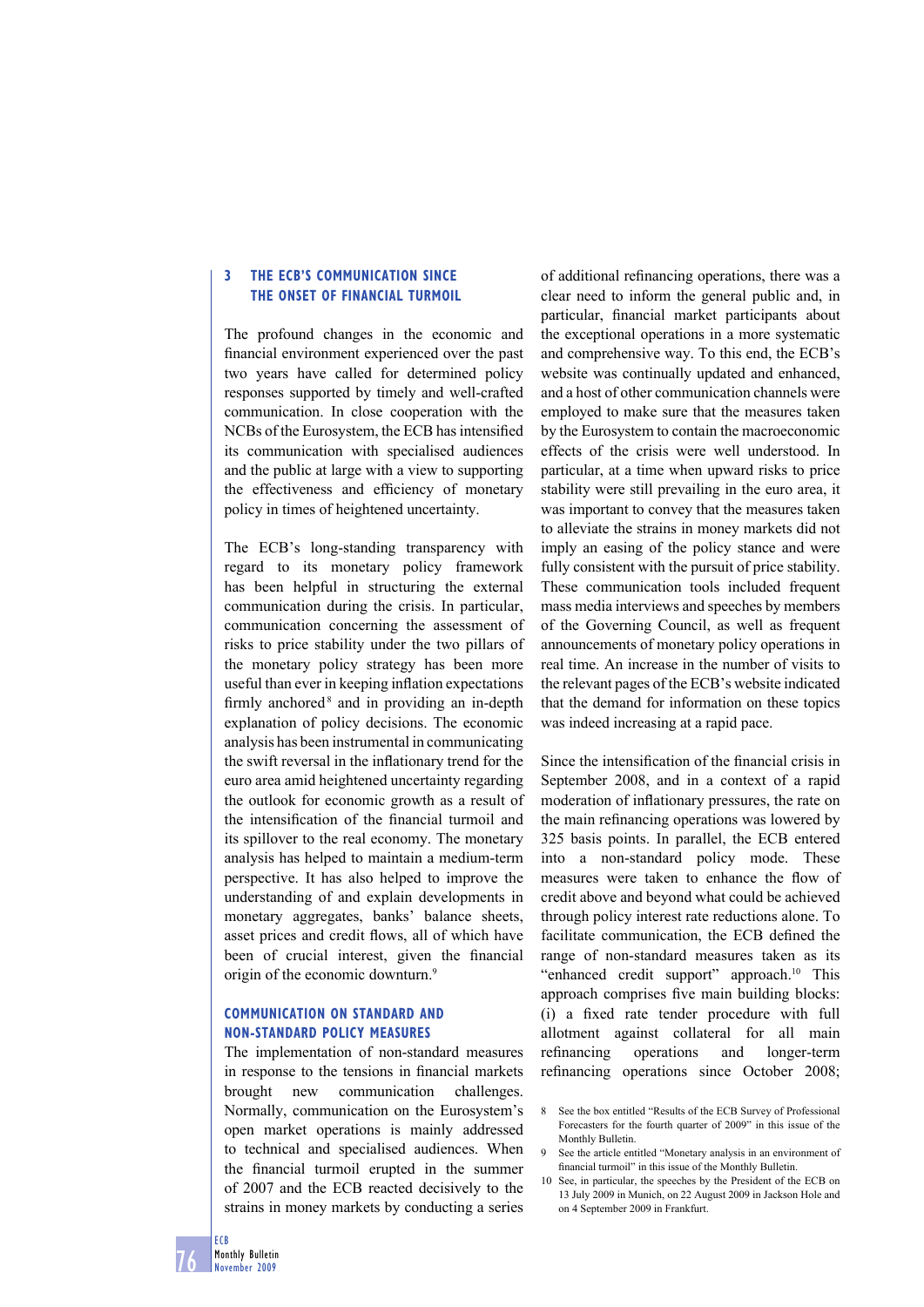**Central bank communication in periods of heightened uncertainty**

(ii) the temporary expansion of the list of assets eligible for use as collateral in Eurosystem refinancing operations since October 2008; (iii) the lengthening of the maturities of the ECB's refinancing operations to up to one year; (iv) the provision of liquidity in foreign currencies, particularly in US dollars; and (v) the outright purchase of euro-denominated covered bonds since July 2009 to revitalise a segment of the market that was particularly affected by the financial turmoil. In addition, the ECB emphasised the clear distinction between its policy actions and the government support measures, while stressing their complementarities in alleviating the strains in financial markets.

Two key messages were strongly emphasised in the ECB's communication with financial markets and the general public. The first message stressed that all measures were designed to ensure the effective transmission of monetary policy and to provide enhanced support for credit provision to households and companies in the euro area at reasonable rates with a view to preserving price stability over the medium term. The second message concerned the resolution mechanism. In view of the importance of the banking channel in providing credit to the euro area economy, the ECB's policy response so far has been tailored to the specific nature of the euro area's financial architecture. Unlike in some advanced economies where a more market-based financial system prevails, securing a high degree of refinancing possibilities for banks is critical for ensuring the flow of credit to the non-financial sector.

# **COMMUNICATION ON THE EXIT STRATEGY**

While intensified communication on the economic outlook and expected price developments contributed to a firm anchoring of inflation expectations over the course of the crisis, the risk of a possible de-coupling of private expectations also arose from the manifold measures taken to alleviate the strains in financial markets. In an environment of extremely low interest rates and abundant liquidity, markets need to be reassured of the

central bank's commitment to unwind the non-standard measures once conditions return to normal. Retaining an accommodative policy for too long risks unleashing inflationary pressures in the future, and paves the way for future imbalances in the financial markets.

An important element of the ECB's communication strategy since the announcement of its "enhanced credit support" approach has therefore been to convey to the public that preparing an exit strategy is an integral part of the ECB's crisis management, thereby stressing the central bank's commitment and determination to preserve price stability over the medium term. The possibility of unwinding the extraordinary monetary stimulus had been anticipated – and to a certain degree – built into the design of non-standard measures. The operational framework is well-equipped to facilitate this unwinding with a varied and flexible set of instruments. At the same time, to avoid premature expectations of an exit, communication stressed that having an exit strategy in place was not to be confused with activating this exit.

#### **COMMUNICATION AND INFLATION EXPECTATIONS**

Taken together, the ECB's communication efforts and its actual actions since the onset of the financial turmoil in August 2007 have largely contributed to keeping longer-term inflation expectations in the euro area firmly anchored at levels consistent with the ECB's definition of price stability. In this respect, a particular communication challenge arose as inflation rates were expected to turn temporarily negative in the summer of 2009, owing mainly to base effects related to developments in energy prices. To contain an unwarranted downward adjustment of the medium to longer-term inflation expectations to a falling inflation rate, the ECB publicly highlighted the need to distinguish between disinflation and deflation. In this context, the ECB made clear that episodes of disinflation are welcome, if triggered by a fall in commodity prices, for instance, which can be associated with costsaving gains on the supply side. A deflationary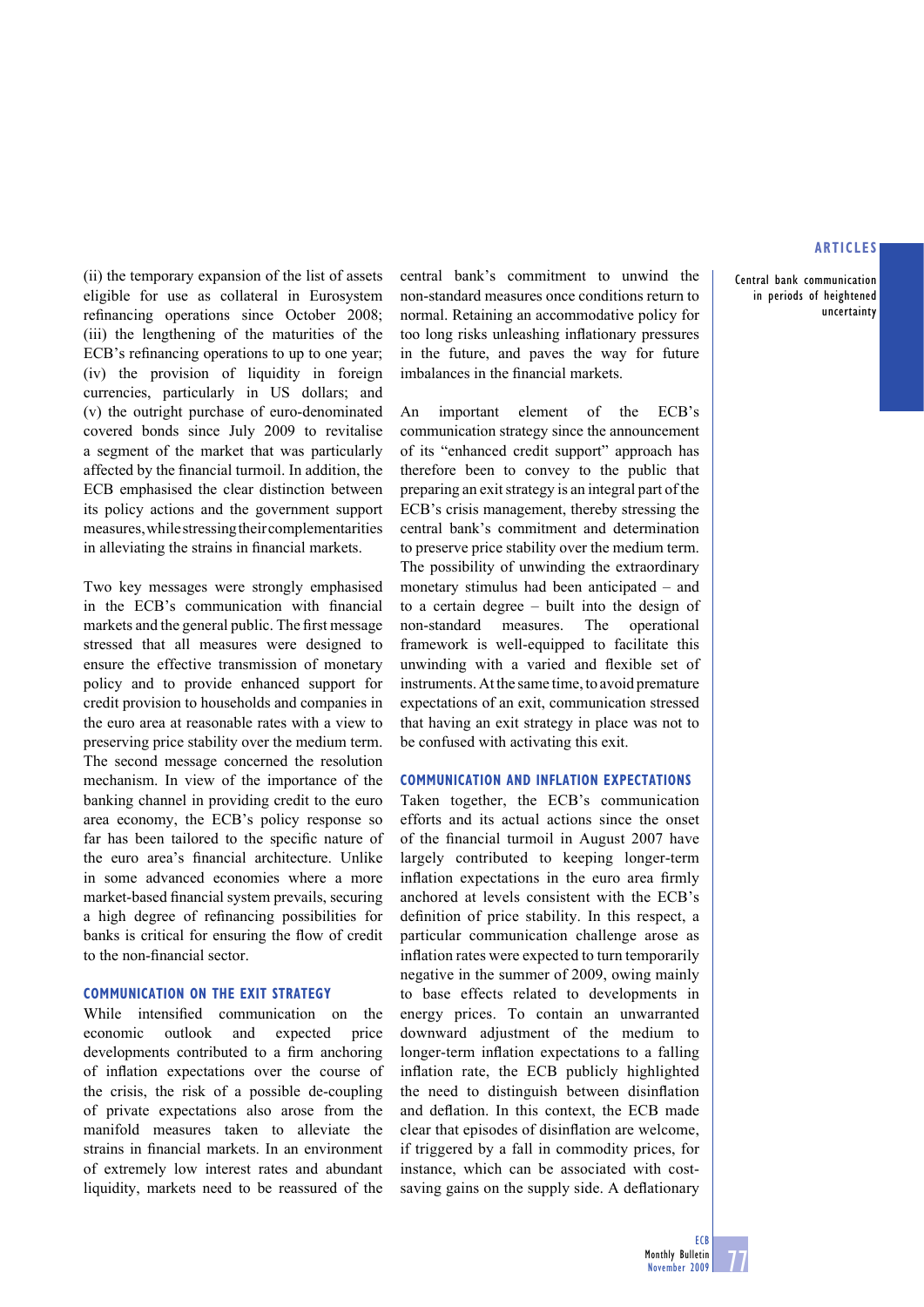process, by contrast, is a generalised, persistent and self-reinforcing decline in a broad set of prices with adverse consequences on output and prices. By emphasising – already in early  $2009$  – that the temporarily negative inflation rates expected for the summer of 2009 should not be confused with outright deflation, the Governing Council ensured that long-term inflation expectations remained firmly anchored at levels consistent with price stability.

## **4 THE IMPACT OF THE ECB'S COMMUNICATION ON SELECTED NON-STANDARD POLICY MEASURES**

The intensification of the ECB's external communication since the onset of the crisis in August 2007 has had a discernible impact on financial markets. As illustrated in Section 2, markets seem to have been more responsive to the ECB's press conferences during the crisis than appears to have been the case before. This section of the article illustrates the impact and effectiveness of the ECB's communication on the announcements of the additional longer-term refinancing operations.

Since August 2007, the ECB has launched a series of additional longer-term refinancing operations that were aimed at supporting the normalisation of the functioning of euro money markets. In a first step, the ECB lengthened the maturities of these operations, and eventually announced its decision on 7 May 2009 to conduct longer-term refinancing operations with a maturity of one year. These operations were typically announced via a press release prior to their execution. The time-lag between the announcement and implementation makes it possible to identify the reactions of the financial market to the two events. If markets were to respond to the announcement of the additional refinancing operations, they should, on average, move more on these days than on days without such announcements. Indeed, Chart 1 suggests that the announcements of the additional operations had a significant impact on the euro money markets, over and above the impact of

the ECB's communication on its standard monetary policy actions. Chart 1 shows the absolute average daily change in three-month EURIBOR futures on selected days since August 2007. Money market movements were significantly more pronounced on days with announcements of monetary policy actions, including both standard and non-standard measures, than on days without such communications.11 This holds true for the entire maturity spectrum. Moreover, the EURIBOR futures market seems to have been even more strongly reactive on the days when the ECB announced its additional longer-term refinancing operations, in particular for horizons from six to ten months.<sup>12</sup>

In general, the objective of any additional longer-term refinancing operation is to alleviate the tensions in the money market that have led to overly high interest rates. In other words, if successful, additional longer-term refinancing operations should help in bringing down interest rates along the maturity spectrum to a level that is consistent with the normal transmission of the ECB's monetary policy stance.<sup>13</sup> Timely and credible announcements of such operations can support this objective by frontloading part of the envisaged adjustment, thereby making the impact more effective. Chart 2 shows that this was indeed the case. Using the relative change,

- 11 In total, the ECB announced additional refinancing operations on 12 occasions. Five of them occurred on days with a Governing Council meeting. To isolate the effects of the ECB's announcements of additional longer-term refinancing operations, the category "days with only LTRO announcement" considers solely the seven days on which an additional longer-term refinancing operation alone was announced. The decision to conduct longer-term refinancing operations with a maturity of one year was announced on the day of a Governing Council meeting.
- 12 As the analysis is not based on intraday data, the results may contain financial markets' pricing responses to news not related to announcements by the ECB. On days with announcements of longer-term refinancing operations, markets have been surprised on only one occasion (22 August 2007). However, the intraday volatility on that day showed that there was no extraordinary trading activity surrounding this release. See footnote 2 in the box for a description of the calculation of the surprise element.
- 13 This is not, however, the only criterion for success: in the first place, and fully in line with the objective underlying the enhanced credit support policy, the operations aimed to lengthen the liquidity horizon of banks, thereby encouraging a continuous flow of bank credit to the economy.